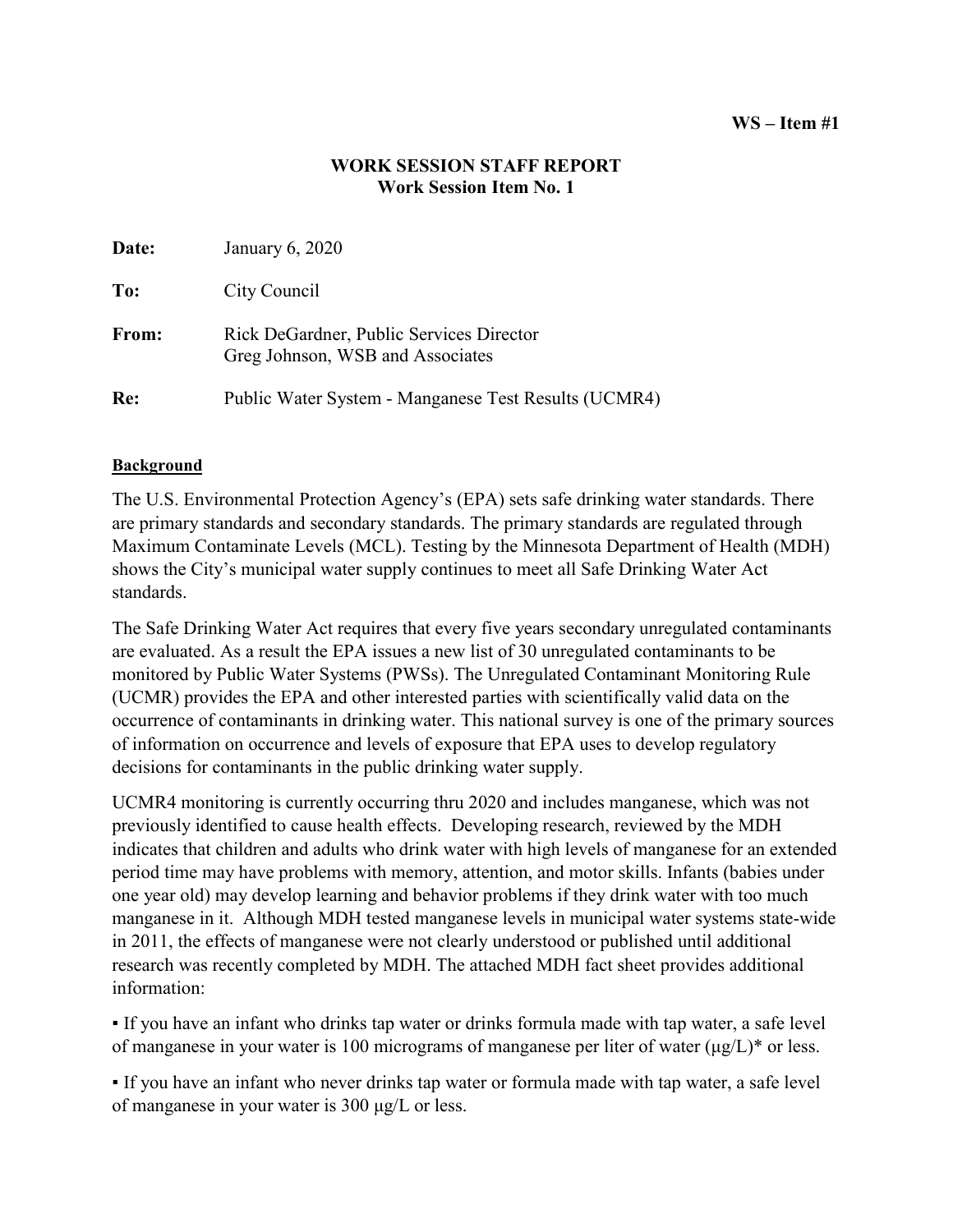▪ If everyone in your household is more than one year old, a safe level of manganese in your water is 300 μg/L or less.

City of Lino Lakes received the attached letter from the MDH regarding UCMR4 as it relates to the City's drinking water. The City's Well Nos. 3 and 4 were randomly selected by EPA to be tested and monitored by MDH under UCMR4. The test results from MDH, Well No. 3 contains 367 micrograms of manganese per liter of water ( $\mu$ g/L), and Well No. 4 contains 82.7  $\mu$ g/L (1)  $\mu$ g/L = 1 Part Per Billion (PPB)). The City requested additional testing from MDH to obtain a uniform baseline of data.

| <b>City Well Number</b> | <b>Manganese</b><br><b>Concentration</b><br>(micrograms per<br>liter) |
|-------------------------|-----------------------------------------------------------------------|
| 1                       | 158                                                                   |
| $\overline{2}$          | 527                                                                   |
| 3                       | 322                                                                   |
| 4                       | 84                                                                    |
| 5                       | 143                                                                   |
| 6                       | 408                                                                   |

The December 31, 2019 MDH test results for all the City's wells:

MDH requires the test results from the UCMR4 monitoring to be published in a public water system's annual Consumer Confidence Report (CCR) also referenced as the Drinking Water Report.

The City is working with engineering consultants and MDH professionals on short-, mid-, and long-term plans to reduce the manganese levels in the City's municipal drinking water.

**Short Term Solution-** the City has reduced the manganese levels in the water supply by limiting the use of wells with high manganese levels. While this practice has lowered the manganese levels to below 300 ppb, a level that is safe for adult and child consumption, it is still recommended to consider bottled water for formula fed infants under the age of 12 months. The City is in the process of sending out informational letters to households and businesses that currently use the municipal water supply, and properties with private wells. The City also plans to hold a public informational meeting at 6:00 pm on Wednesday, January 22, 2020.

**Mid and Long Term Solutions-** are being evaluated to permanently reduce the levels of manganese in drinking water. These options include: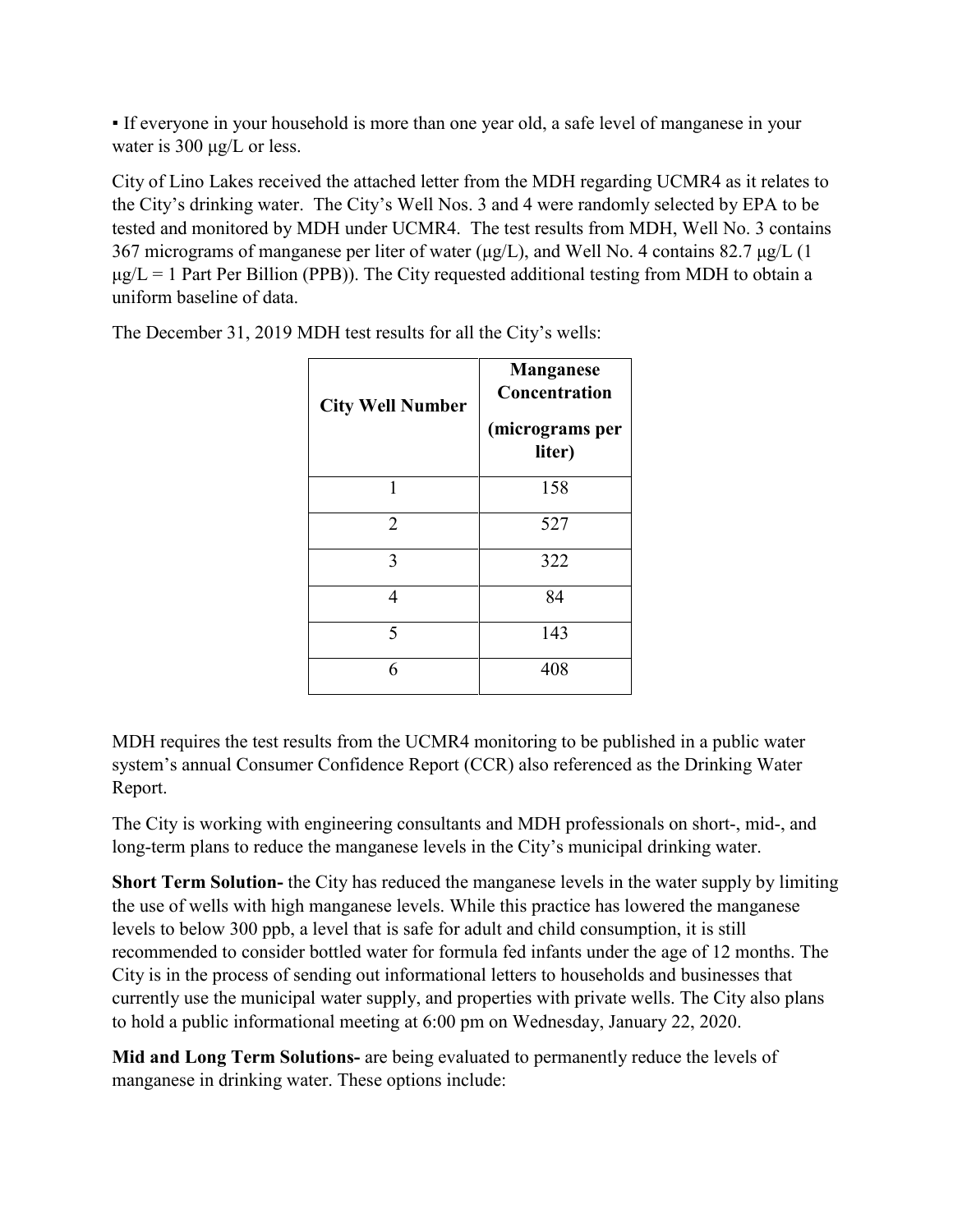- Modifying the existing watering ban ordinance
- Utilizing water from neighboring municipal water systems
- Drilling new wells
- Constructing a water treatment plant

During the summer months, the demand for water will increase, resulting in the need to use water from additional wells. This will likely increase manganese levels and at that time all residents may want to take additional actions to protect their health.

### **Recommended Actions**

There are several things you can do to filter manganese out of your drinking water. Certain types of home water treatment units remove or reduce manganese (refrigerator water filter, pourthrough pitchers, units that attach to faucet, water softeners, etc.). Minnesota Department of Health's website: [www.health.state.mn.us](http://www.health.state.mn.us/) and search *Home Water Treatment* for details.

If you do not have a home water treatment device that removes or reduces manganese, you may want to consider installing one or using bottled water that is labeled as "distilled" or "purified" for drinking, cooking, and preparing infant formula.

**Private Well Owners -** Some Minnesota groundwater naturally has levels of manganese higher than the MDH guidance values. Homeowners with private wells are responsible for having their wells tested. Learn more on the Minnesota Department of Health's website: [www.health.state.mn.us](http://www.health.state.mn.us/) and search *Owner's Guide to Wells*. The Anoka County Public Health and Environmental Services (ACPHES) Department [\(www.anokacounty.us\)](http://www.anokacounty.us/) accepts water samples. The City offers free test kits that are available at Lino Lakes City Hall. ACPHES charges a \$15 to \$30 lab fee at the time of processing.

### **Requested Council Direction**

Consider a Water Supply and Treatment Feasibility Study at a future City Council work session.

### **Attachments**

- 1. Minnesota Department of Health UCMR 4 Results for Your Public Water System document
- 2. Minnesota Department of Health Manganese in Drinking Water document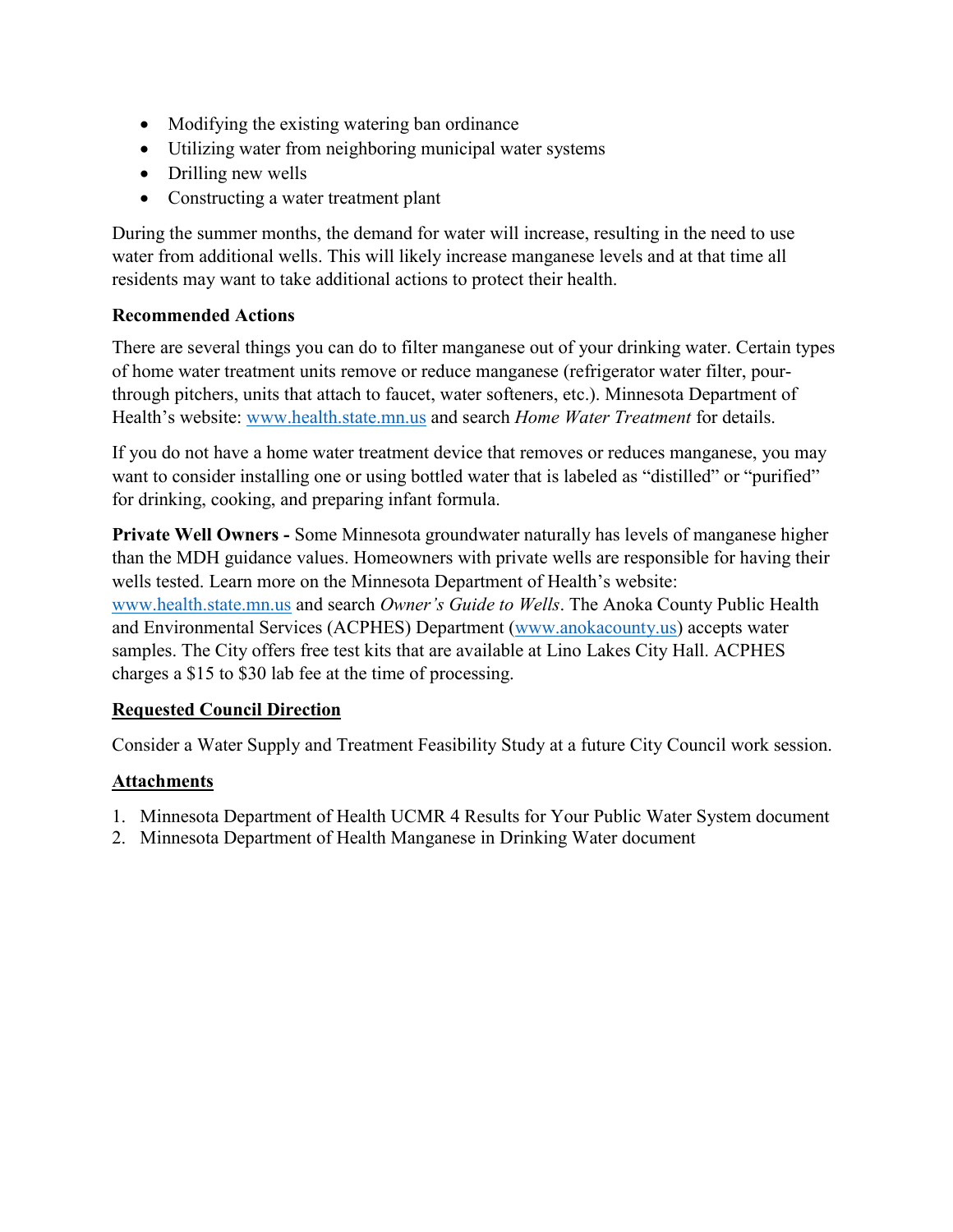# **MAR** DEPARTMENT

DATE: November 19, 2019

TO: Community Public Water Supply Owner/Operator FROM: Community Public Water Supply Unit, Drinking Water Protection Section SUBJECT: UCMR 4 Results for Your Public Water System

### Fourth Unregulated Contaminant Monitoring Rule (UCMR 4) Purpose and Background

Attached are drinking water sampling results for your community public water system. The Minnesota Department of Health (MDH) collected these samples as part of the Fourth Unregulated Contaminant Monitoring Rule (UCMR 4). The purpose of UCMR is to collect data from across the country on contaminants that may be present in drinking water. The U.S. Environmental Protection Agency (EPA) uses this data to decide if the contaminants are found often enough and at levels high enough to need regulations in the future.

The UCMR 4 contaminants are unregulated and do not have enforceable federal standards. MDH does not use these results to determine if your system complies with regulations. These results must be kept in your files for a minimum of ten years.

### **UCMR 4 Sampling Results**

Manganese was detected in the samples at a level of 367 and 82.7 micrograms per liter, or  $\mu g/L^1$ Scientists' understanding of manganese and health is developing. MDH has set a health-based guidance value for manganese of 100 ug/L for formula-fed infants and infants that drink tap water. For children over one year old and adults, MDH supports the EPA Health Advisory of 300 µg/L.

Manganese occurs naturally in rocks and soil across Minnesota and is commonly found in Minnesota ground and surface water. People need some manganese to stay healthy, but too much can be harmful to the nervous system.

Your system's manganese level is higher than the health-based guidance values. Children and adults who drink water with high levels of manganese for a long time may have problems with memory, attention, and motor skills. Infants may develop learning and behavior problems if they drink water with too much manganese in it.

No other contaminants were detected in these samples.

<sup>&</sup>lt;sup>1</sup> One microgram per liter is the same as one part per billion (ppb).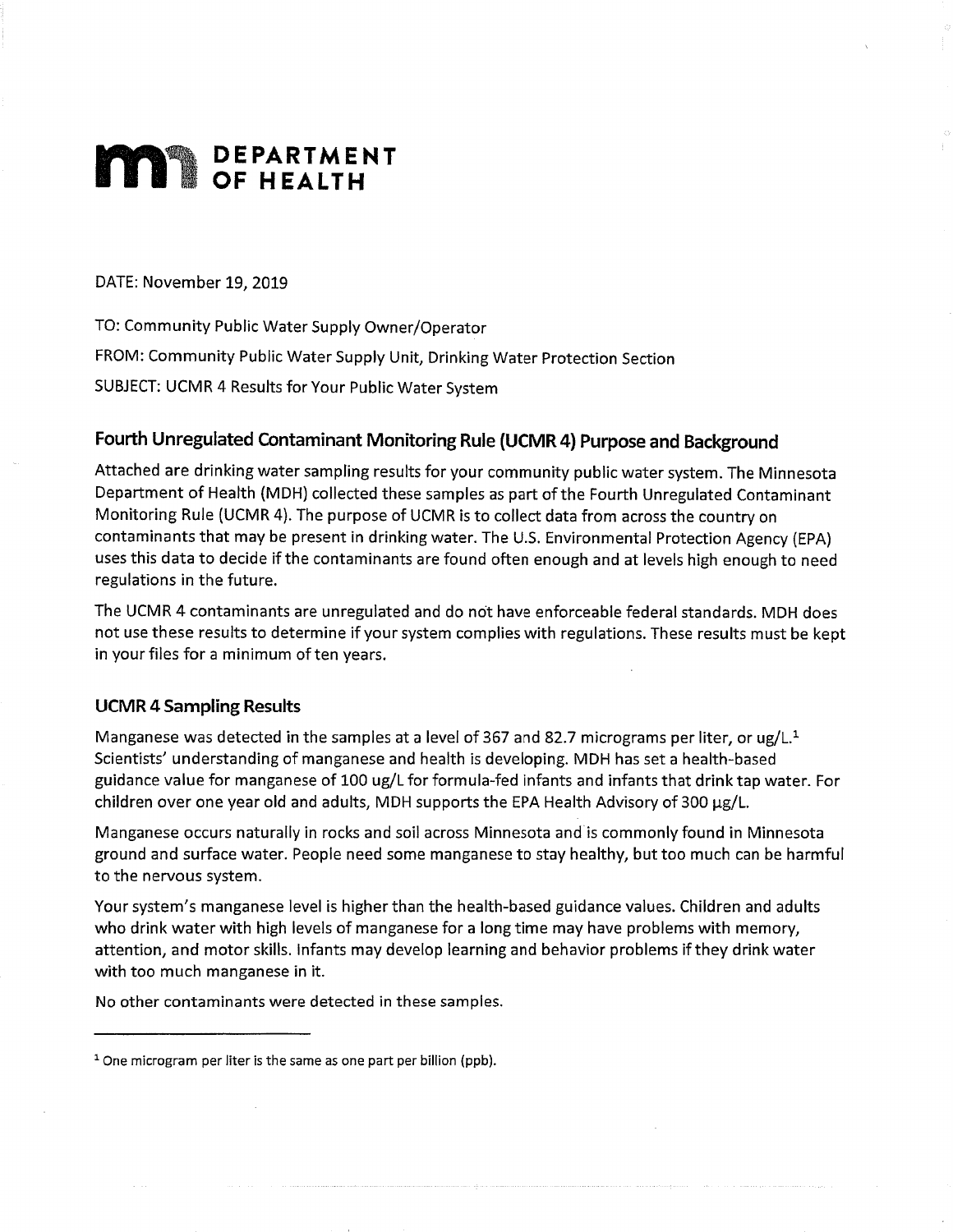### **Next Steps**

You must report all UCMR 4 sampling detections to your customers in the next year's Consumer Confidence Report (CCR). MDH will include UCMR 4 detections in the CCR template we provide to you.

Based on the level of manganese in your water, we suggest working with MDH to explore options for informing your customers and possibly taking action to address manganese.

### **For More Information**

| Topic                                        | <b>Resources for more information</b>                                                                                                    |
|----------------------------------------------|------------------------------------------------------------------------------------------------------------------------------------------|
| Manganese and drinking water                 | Manganese and Drinking Water<br>(https://www.health.state.mn.us/communities/environment/risk/docs/guidan<br>ce/gw/mninfosheet.pdf)       |
| Health-based guidance value<br>for manganese | Human Health-Based Water Guidance Table<br>(https://www.health.state.mn.us/communities/environment/risk/guidance/g<br>w/table.html)      |
| Health questions about<br>manganese          | Sarah Fossen-Johnson, Health Risk Assessment Unit, 651-201-4080                                                                          |
| More information about<br>UCMR4              | MDH: Fourth Unregulated Contaminant Monitoring Rule<br>(https://www.health.state.mn.us/communities/environment/water/com/ucm<br>r4.html) |
|                                              | EPA: Fourth Unregulated Contaminant Monitoring Rule<br>(https://www.epa.gov/dwucmr/fourth-unregulated-contaminant-monitoring-<br>rule)   |
| All other questions                          | Lucas Martin, Community Public Water Supply Unit, 651-201-4144                                                                           |

Enclosure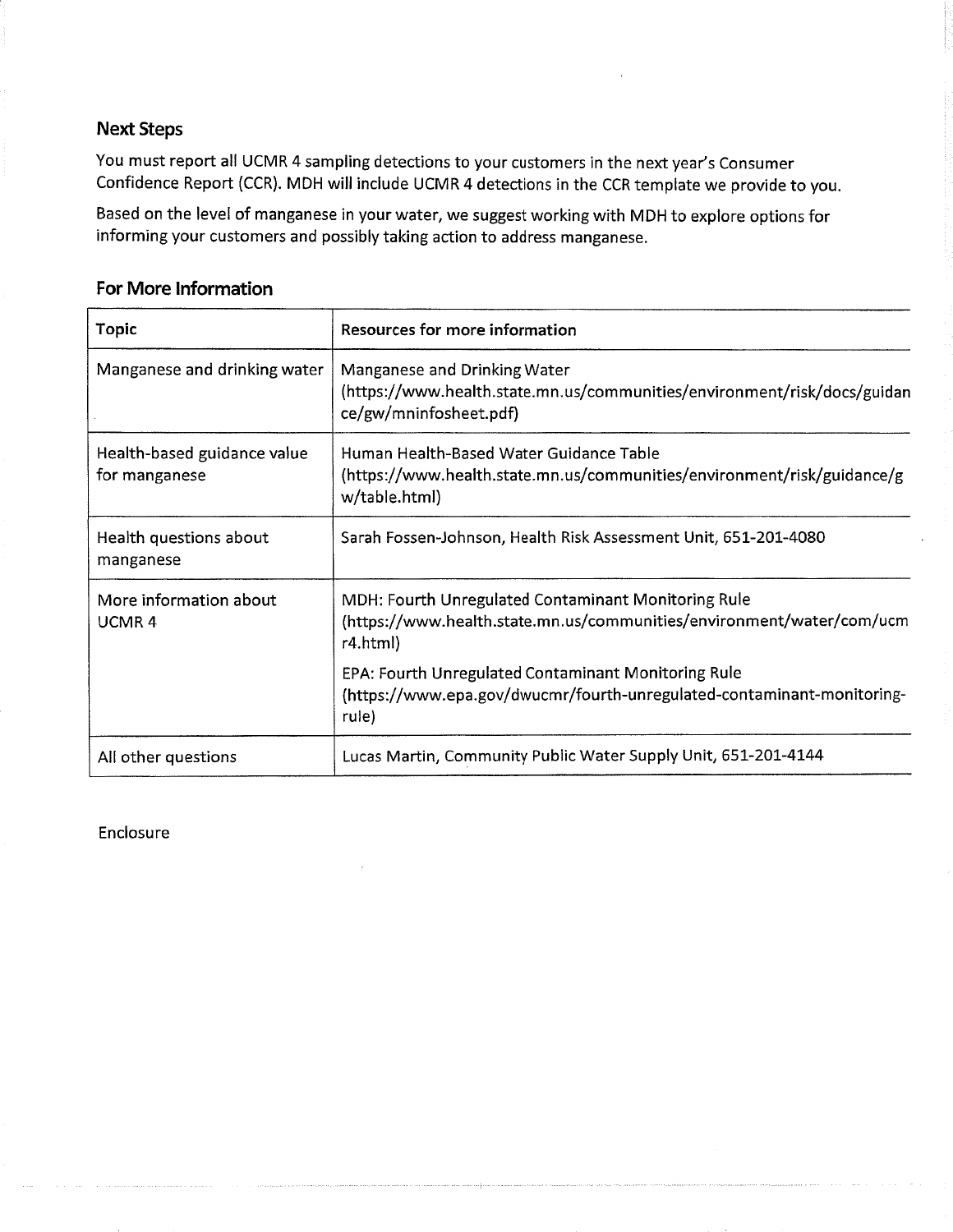# **MAN** DEPARTMENT

# **Manganese in Drinking Water**

Manganese occurs naturally in rocks and soil across Minnesota and is often found in Minnesota ground and surface water. Your body needs some manganese to stay healthy, but too much can be harmful.

# **Health Effects**

Children and adults who drink water with high levels of manganese for a long time may have problems with memory, attention, and motor skills. Infants (babies under one year old) may develop learning and behavior problems if they drink water with too much manganese in it.

# **How to Protect Yourself & Your Family**

The Minnesota Department of Health (MDH) developed guidance values to keep your household drinking water safe. Because these are guidance values, public water systems are not required to meet these values and some do not.

- If you have an infant who drinks tap water or drinks formula made with tap water, a safe level of manganese in your water is 100 micrograms of manganese per liter of water  $(\mu g/L)^*$  or less.
- **.** If you have an infant who never drinks tap water or formula made with tap water, a safe level of manganese in your water is 300 µg/L or less.
- **.** If everyone in your household is more than one year old, a safe level of manganese in your water is 300 µg/L or less.

Drinking water with a level of manganese above the MDH guidance level can be harmful for your health, but taking a bath or a shower in it is not. Manganese in your water can stain your laundry, cause scaling on your plumbing, and make your water look, smell, or taste bad. Manganese can also create a brownish-black or black stain on your toilet, shower, bathtub, or sink.

The only way to know the level of manganese in your drinking water is to contact your public water system or have your tap water tested. All water testing should be done through an accredited laboratory. Contact an accredited laboratory to get sample containers and

instructions, or ask your county environmental or public health services if they provide water testing services (see *Search for Accredited Laboratories*).

If you have a household water treatment unit, the unit may reduce the level of manganese in your drinking water (see *Home Water Treatment Units: Point-of-Use Devices* for more information). MDH and Dakota County conducted at study in 2016 and found that water softeners can be an effective way to reduce the level of manganese in drinking water (see *The Wells and Increased Infant Sensitivity and Exposure (WIISE) Study).* 

\*One microgram per liter ( $\mu$ g/L) is the same as 1 part per billion.

# If you have a private well

Some Minnesota groundwater naturally has levels of manganese higher than the MDH guidance values. You may want to test your drinking water for manganese, especially if infants drink your tap water. You are responsible for keeping your well water safe and testing it as needed.

# If you are on a public water system

Public water systems may test their water for manganese, but they are not required to. You can contact your public water system to find out if they test the water for manganese. If your public water system does not test for manganese, you can arrange and pay for an accredited laboratory to test your water. Remember that certain types of home water treatment units may make the level of manganese lower in your tap water than what your water system detected.